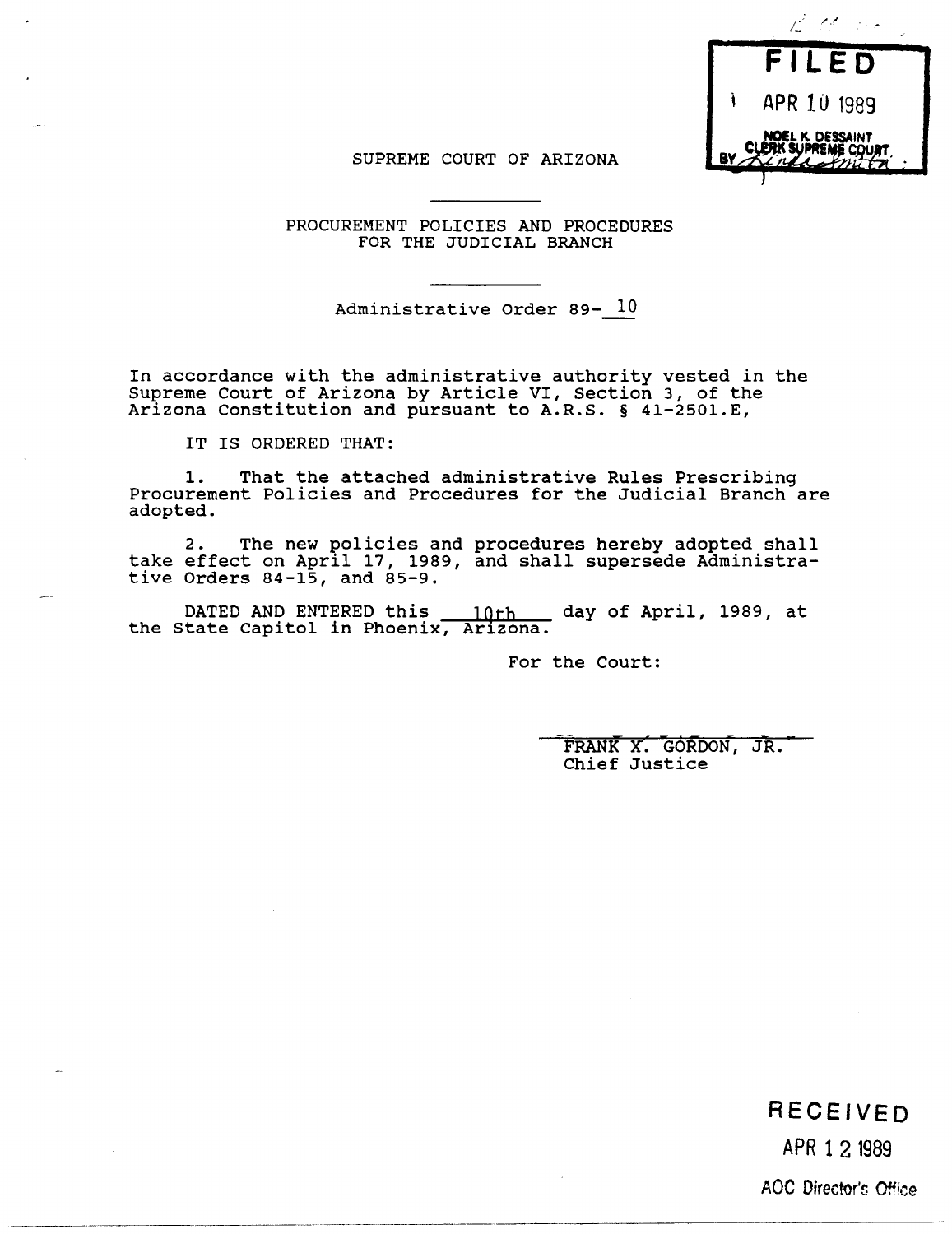## RULES PRESCRIBING PROCUREMENT POLICIES AND PROCEDURES FOR THE JUDICIAL BRANCH

- 1. The purposes of these rules are to:
	- a. Establish a procurement policy for the Judicial Branch in accord with the provisions of A.R.S. §4l-250l.E.
	- b. Allow for the continued development of procurement policies and practices for the Arizona Judicial Branch.
	- c. Make as consistent as possible the procurement policies and practices among the various courts of the Arizona Judicial Branch.
	- d. Provide for increased public confidence in the procedures followed in public procurement.
	- e. Provide for the fair and equitable treatment of all persons who deal with the procurement system of the Arizona Judicial Branch.
	- f. Provide economies, where possible, in Judicial Branch procurement activities.
	- g. Foster effective broad-based competition within the free enterprise system regarding Judicial Branch procurement requirements.
	- h. Provide safeguards for the maintenance of a Judicial Branch procurement system of quality and integrity.
- 2. These rules apply only to procurements by the Arizona Judicial Branch 1nitiated from and after December 31, 1984. Procurement policies and procedures of the Judicial Branch in effect prior to the effective date of these rules shall remain in effect until superseded by rules promulgated by the Supreme Court.
- 3. These rules apply to every procurement requiring expenditure of public monies, except that they do not expenditure of public montes, except that they do not<br>apply to state subsidies, grants, contracts, or similar financial agreements between the Supreme Court and any court of the Arizona Judiciary or any financial agreement made pursuant to law, the Arizona Constitution, or other order or rule of the Supreme Court.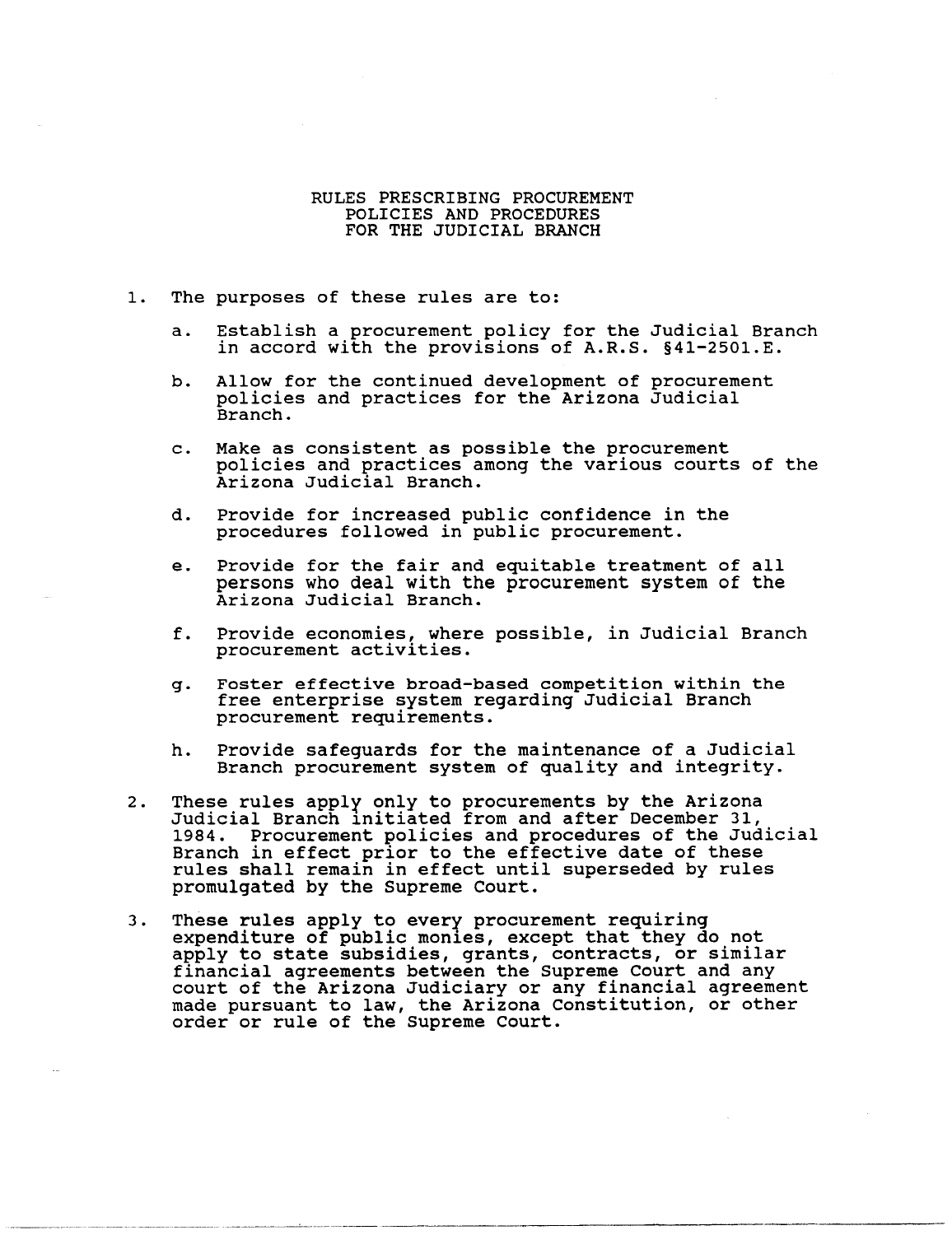- 4. These rules apply to the Arizona Supreme Court, the Arizona Courts of Appeals, the Arizona Superior Court (if adopted by the Presiding Judge of the Superior Court in the County), the Commission on Judicial Conduct, and the Commissions on Appellate and Trial Court Appointments. As used in these rules, the term "Judicial Branch unit" means<br>any of the above-named courts and commissions. These any of the above-named courts and commissions. rules are substantially equivalent to the policies and procedures prescribed 1n Chapter 251, Laws of 1984.
- 5. These rules shall not apply to:
	- a. contracts entered into by the Supreme Court pursuant to A.R.S. §12-108.A to have published and printed the report of decisions of the Supreme Court and Courts of Appeals.
	- b. other published and printed material related to the<br>Supreme Court's constitutional rule-making authority, administrative supervision over all the courts of the state, and any other constitutional responsibility.
	- C. payments to providers of family foster care pursuant to A.R.S. §8-231.C.
	- D. leases of real property and space leases or rentals.
- 6. Agreements negotiated by legal counsel representing the Judicial Branch in settlement of litigation or threatened litigation are exempt from the provisions of these rules.
- 7. For purposes of these rules and where applicable and not inconsistent with these rules, the definitions contained<br>in A.R.S. §41-2503 may be applied when suitable. In in A.R.S.  $§41-2503$  may be applied when suitable. addition, the following definitions are adopted:
	- a. "Respective designee" means the Administrative Director of the Courts for the Supreme Court, including all budgets under its supervision, the Clerks of the Court for the Courts of Appeals, the presiding judges for the Superior courts, and the Executive Director for the Commission on Judicial Conduct.
	- b. "Person", in addition to the definition contained in A.R.S. §41-2503(14) , shall also include all courts subject to the Supreme Court's administrative supervision pursuant to Article VI, Section 3 of the Ar1zona Constitution.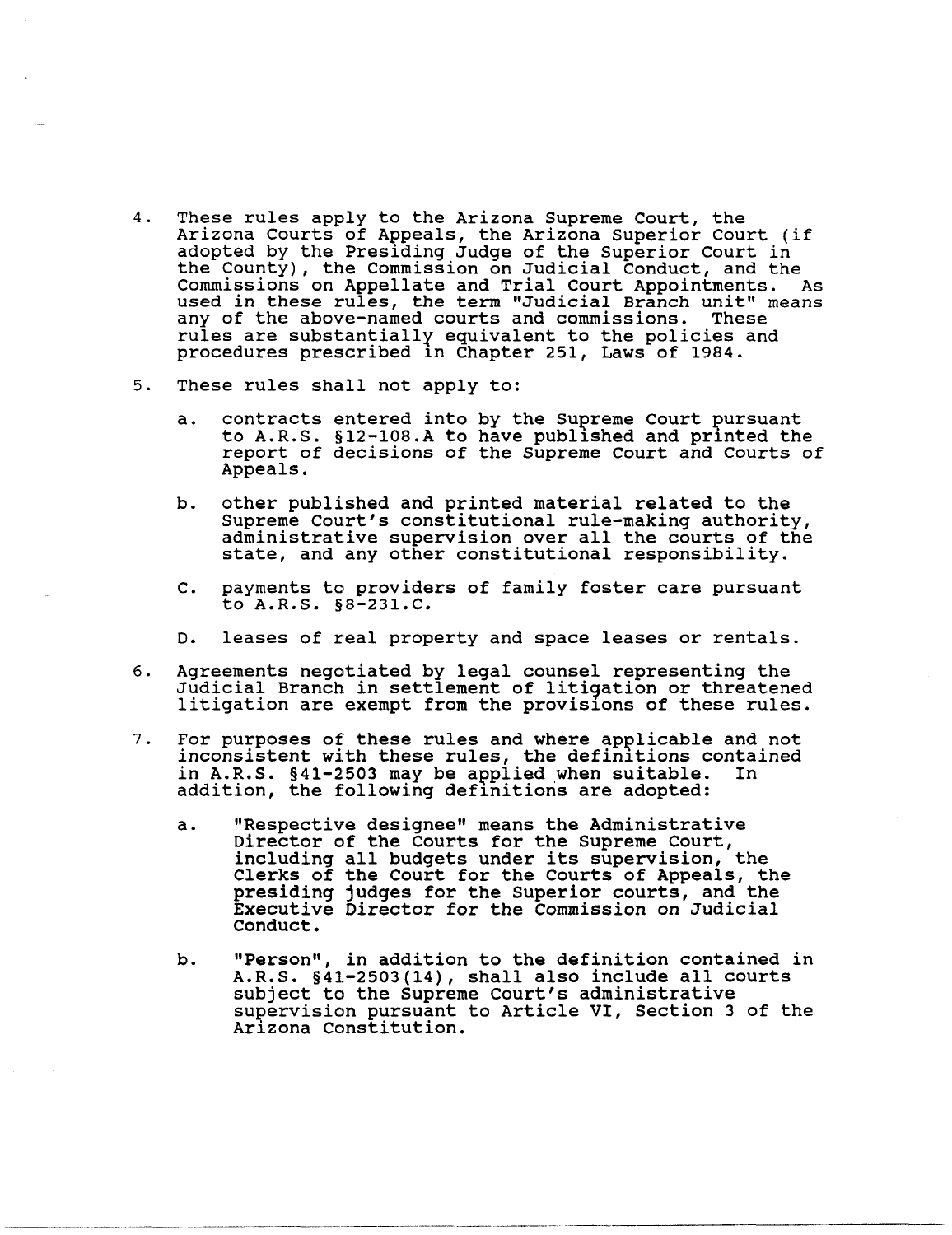- c. "Days" mean calendar days and shall be computed pursuant to A.R.S. §1-243.
- d. "Legal counsel" means a person licensed as an attorney pursuant to 17A A.R.S. Supreme Court Rules, Rule 27.
- e. "May" denotes the permissive.
- f. "Shall" denotes the imperative.
- g. "Chief Justice" means the Chief Justice of the Arizona Supreme Court.
- h. "Chief Judge" means the Chief Judge of each division (Division One and Two) of the Arizona Court of Appeals.
- 1. "Presiding Judge" means the presiding judge of the Superior Court in each county.
- j. "Administrative Director" means the Administrative Director of the Courts.
- k. "Clerks of the Court" means the Clerk of the Court for each division of the Arizona Courts of Appeals.
- 1. "Executive Director" means the Executive Director for the Commission on Judicial Conduct.
- m. "Commission Chairman" means the Chairman of the Commission on Judicial Conduct.
- 8. The Administrative Director may adopt other administrative practices and procedures, not inconsistent with these rules, governing the procurement and management of all materials, services and construction to be procured by the Judicial Branch, including the disposal of materials.
- 9. The respective designee for each Judicial Branch unit shall serve as its central procurement officer.
- 10. Except as otherwise provided in these rules, the respective desi9nee for each Judicial Branch unit shall, in accordance with these rules:
	- a. Procure or supervise all procurements.
	- b. Establish guidelines for the management of all inventories of materials.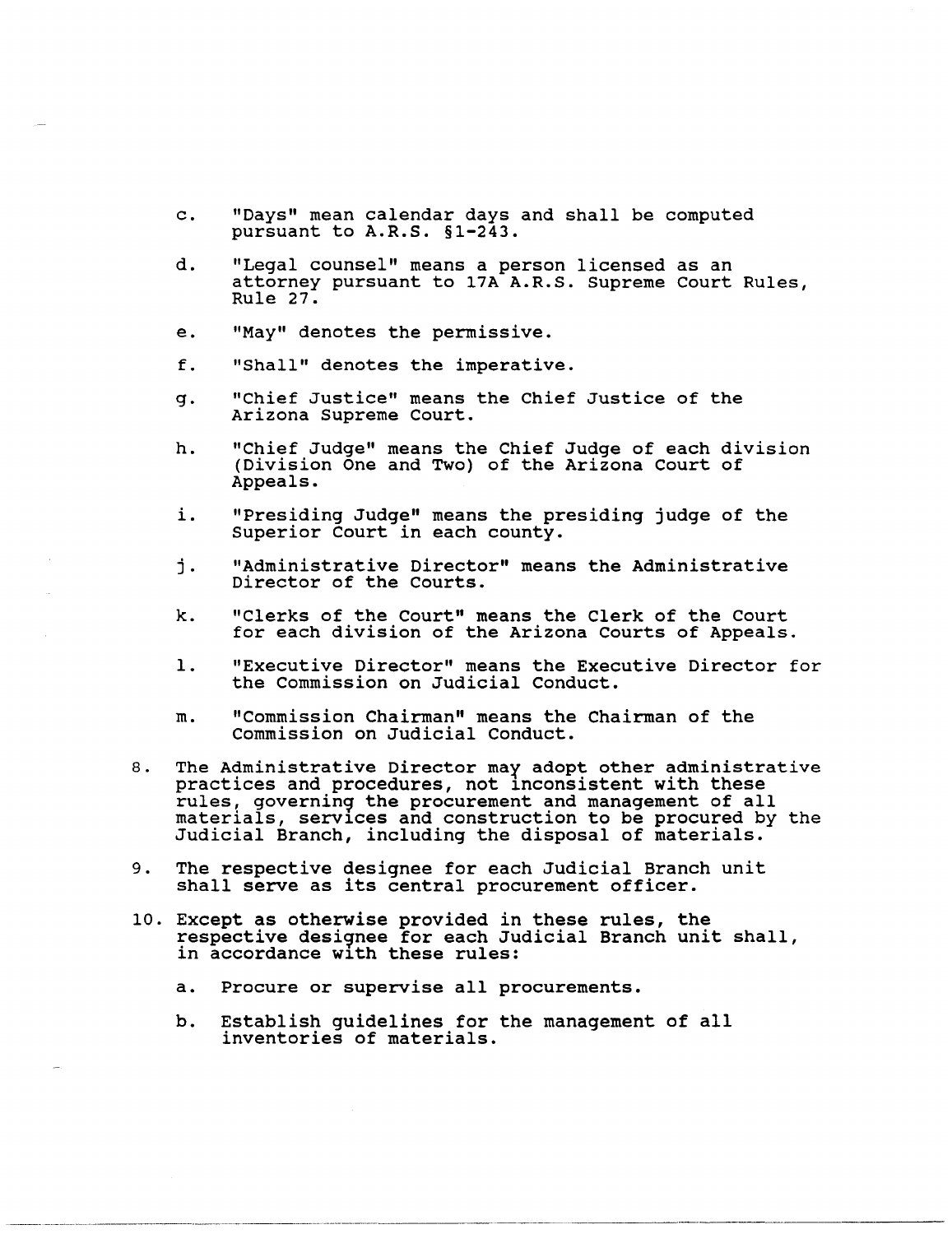c. Sell, trade or otherwise dispose of surplus materials.

- 11. All equipment or materials to be disposed of by a Judicial Branch unit will be through the Department of Administration Surplus Property Management Office or through a designated local government property disposition office; unless the respective designee of the Judicial Branch unit determines in writing that the equipment or materials may be exchanged for an item of equal or greater value, or if in the process of a procurement under these value, or if in the process of a procurement under these rules may receive a cost reduction for the "trade-in" of the equipment or materials.
- 12. The respective designee for each Judicial Branch unit may delegate authority for administration of these rules to members of their staff.
- 13. Payment for any services procured under these rules shall not be made unless pursuant to a written contract.
- 14. For purposes of these rules and where applicable and not inconsistent with these rules, the definitions contained in A.R.S. §41-2531, Chapter 251, Laws of 1984, may be applied when suitable.
- 15. Contracts shall be awarded by competitive sealed bidding, except as provided in these rules.
- 16. For competitive sealed bidding a document shall be prepared entitled "Invitation for Bid", which shall be made available to prospective bidders. This document shall include a purchase description, time and place for publicly opening the bids, and the evaluation criteria.
- 17. Adequate public notice of the Invitation for Bids shall be given a reasonable time before the date set forth in the Invitation for the opening of bids. Adequate notice may include publication one or more times in a newspaper of general circulation within a reasonable time before bid opening. If the Invitation for Bids is for the procurement of services other than those described in A.R.S. §41-2513 and §41-2578, such notice shall include publication in a newspaper within this state with an accumulated circulation of at least sixty-five thousand subscribers for two publications not less than six nor more than ten days apart. The second publication shall be not less than two weeks before bid opening.
- 18. Bids shall be opened publicly at the time and place<br>designated in the Invitation for Bids. The amount of each bid, together with the name of each bidder shall be recorded. This record shall be open to public inspection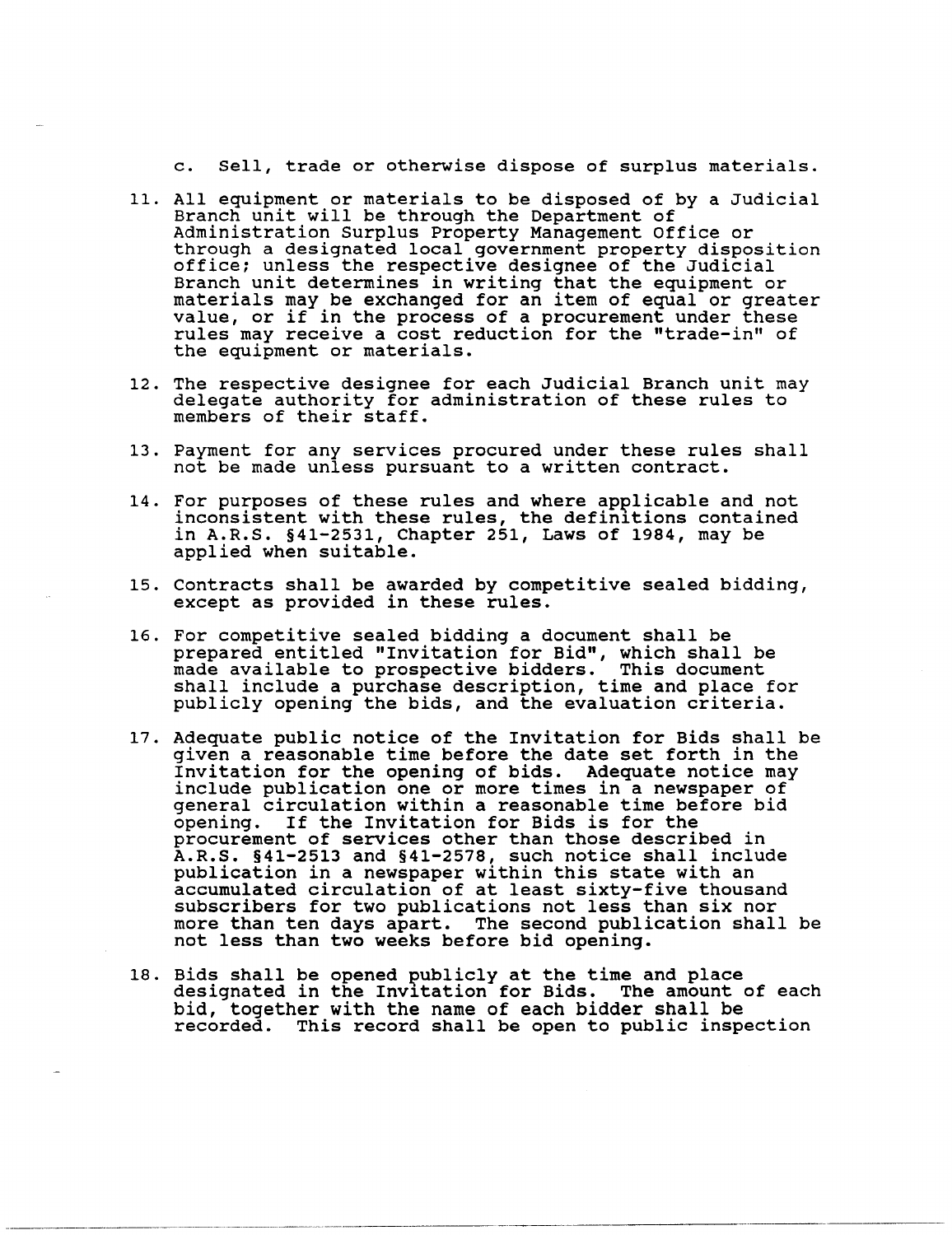at the bid opening. The bids shall be open for public inspection after a contract is entered into. Where the trade secrets or other proprietary data contained in the bid documents shall remain confidential.

- 19. Bids shall be unconditionally accepted without alteration or correction, except as authorized in rule 20. Bids shall be evaluated based on the requirements set forth in the Invitation for Bids. No criteria may be used in bid evaluation that are not set forth in the Invitation for Bids.
- 20. Correction or withdrawal of erroneous bids before or within five days after bid opening, based on bid mistakes, may be permitted. In all other instances, after bid opening, no corrections in bid prices or other provisions of bids prejudicial to the interest of the Judicial Branch or fair competition shall be permitted. All decisions to permit the correction or withdrawal of bids, or to cancel awards or contracts based on bid mistakes, shall be supported by a written determination made by the respective designee of the Judicial Branch unit.
- 21. The contract shall be entered into with the lowest responsible and responsive bidder whose bid conforms in all material respects to the requirements and criteria set forth in the Invitation for Bids and best meets the needs of the Judicial Branch unit. The amount of any applicable transaction privilege or use tax of a political subdivision of this state is not a factor in determining the lowest bidder if a competing bidder located outside of this state is not subject to a transaction privilege or use tax of a political subdivision of this state. If all bids for a procurement exceed available monies and the low responsive and responsible bid does not exceed such monies by more than five per cent, the Judicial Branch unit may, in situations in which time or economic considerations preclude re-solicitation of bids, negotiate an adjustment<br>of the bid price, including changes in the bid<br>requirements, with the low responsive and responsible bidder, to bring the bid within the amount of available monies.
- 22. The multistep sealed bidding method may be used if the respective designee of the Judicial Branch unit determines, in writing, that it is not practical to initially prepare a definitive purchase description, which is suitable to permit a contractual agreement based on competitive sealed bidding. An Invitation for Bids may be issued requesting the submission of technical offers to be

----------------- ----------------------.----- -------------\_.\_-----------------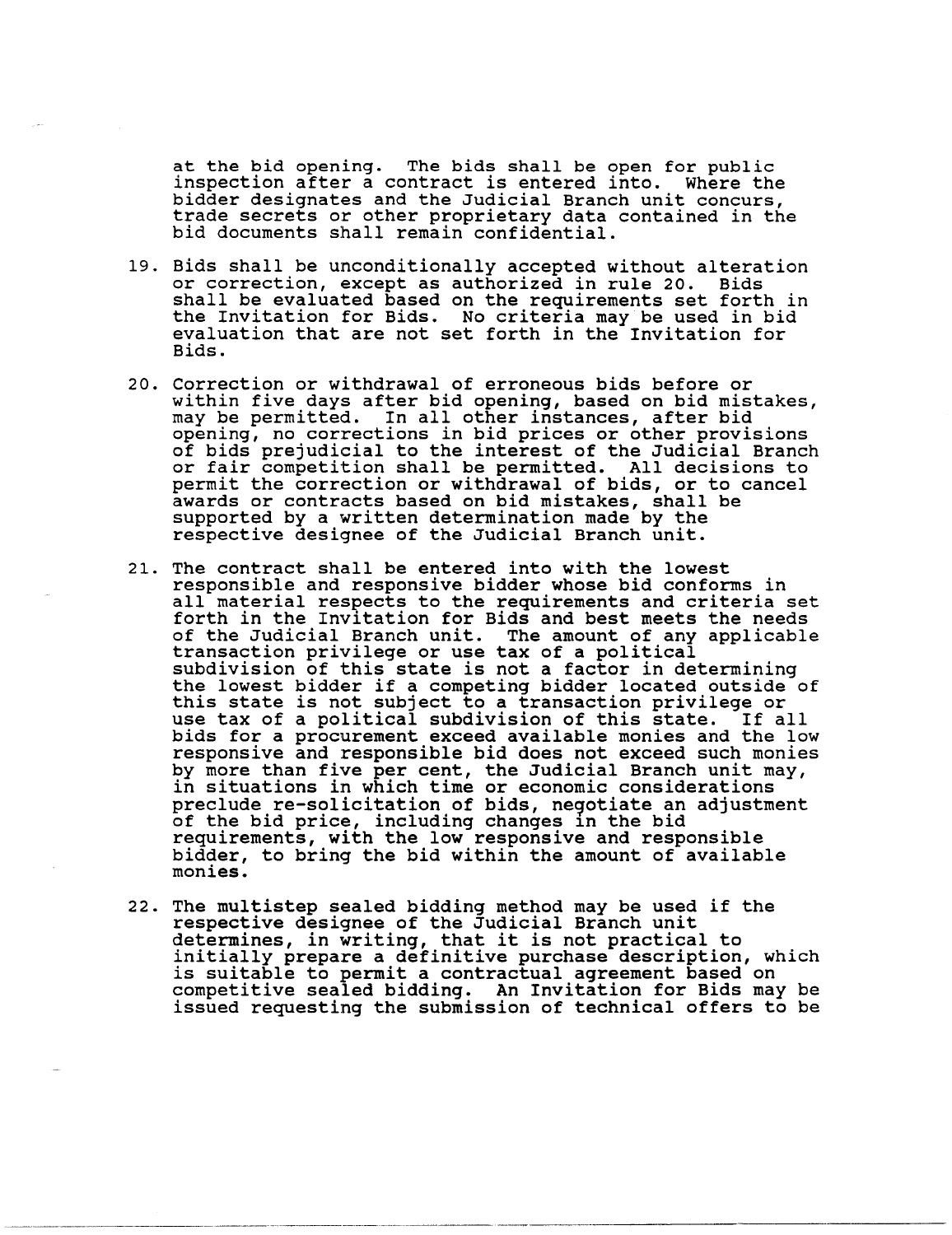followed by an Invitation for Bids, limited to those bidders whose offers are determined to be acceptable under the criteria set forth in the first solicitation, except that the multistep sealed bidding method shall not be used for construction contracts.

- 23. If the respective designee of a Judicial Branch unit determines in writing that the use of competitive sealed bidding is either not practicable or not advantageous to the Judicial Branch unit, a contract may be entered into by competitive sealed proposals. The respective designee may determine that it is either not practicable or not<br>advantageous to the Judicial Branch unit to procure advantageous to the Judicial Branch unit to procure<br>specified types of materials or services by competitive<br>sealed bidding, except that the competitive sealed proposal method shall not be used for construction contracts.
- 24. Proposals shall be solicited through a request for proposals.
- 25. Adequate public notice of the request for proposals shall be given pursuant to rule 17.
- 26. Proposals shall be opened publicly at the time and place designated in the Request for Proposals. The name of each offeror shall be publicly read and recorded. All other information contained in the proposal shall be confidential, so as to avoid disclosure of contents prejudicial to competing offerors during the process of prejudicial co compecing offerors during the process of negotiation. The proposals shall be open for public inspection after a contract is entered into. Where the inspection after a contract is entered into. Where the<br>bidder designates and the Judicial Branch unit concurs, trade secrets or other proprietary data contained in the bid documents shall remain confidential.
- 27. To the extent feasible and possible, the Request for Proposals shall state in advance the relative importance of price and other evaluation factors.
- 28. If provided for in the Request for Proposals, discussions may be conducted with responsible offerors who submit proposals determined to be reasonably susceptible to permit a contractual agreement for the purpose of clarification to assure full understanding of, and responsiveness to, the solicitation requirements.<br>Offerors shall be accorded fair treatment with respect to<br>any opportunity for discussion and revision of proposals, any opportunity for discussion and revision of proposals, and such revisions may be permitted after submissions and before finalization of a contract for the purpose of obtaining best and final offers. In conducting discussions, there shall be no disclosure of any

-----.--.-.---------.---~----.-------.--- ---------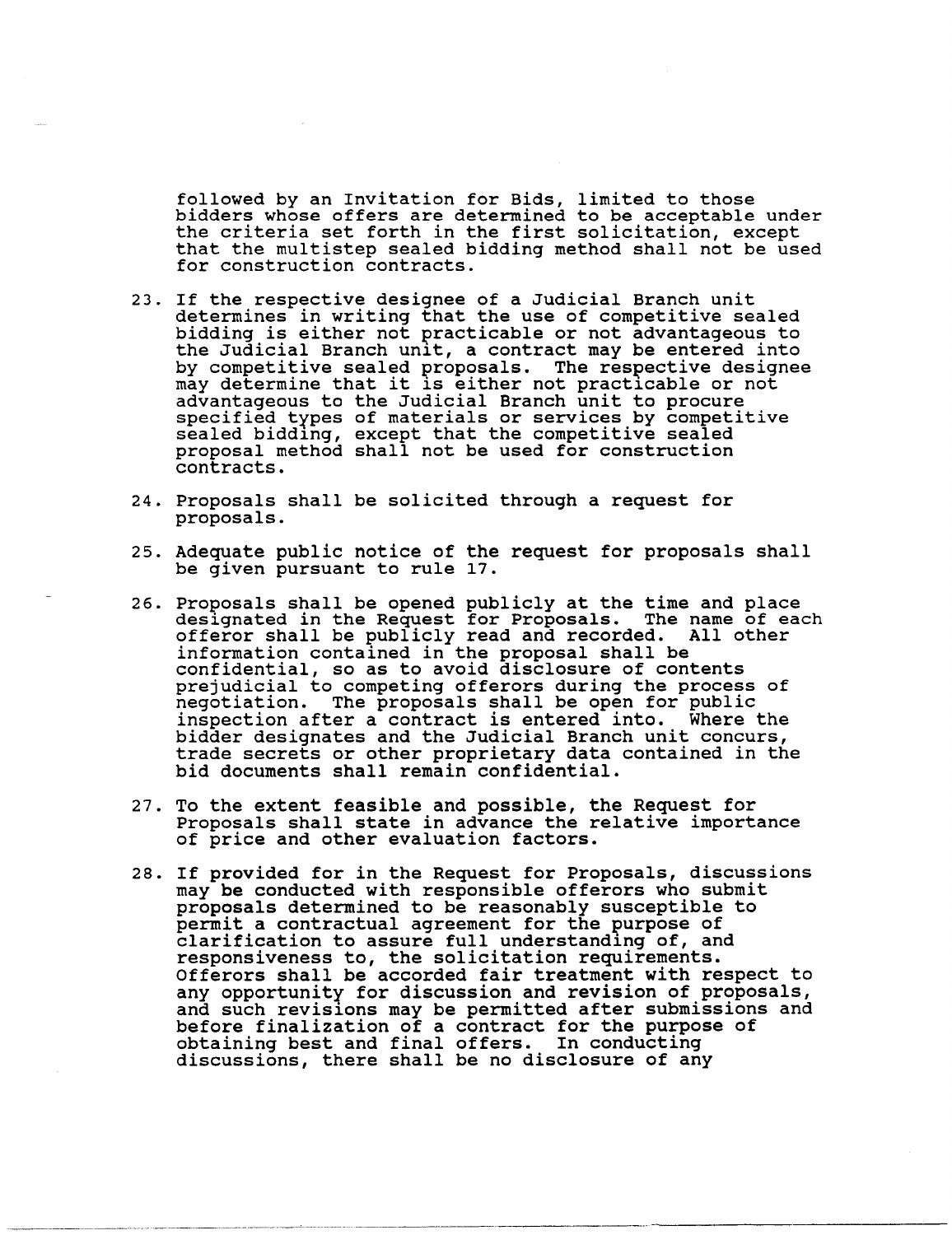information derived from proposals submitted by competing<br>offerors.

- 29. The contract shall be entered into with the responsible offeror whose proposal is determined in writing to be the most advantageous to the Judicial Branch unit taking into consideration the evaluation factors set forth in the Request for Proposals and discussions pursuant to Rule 28. No other factors or criteria may be used in the evaluation. The amount of any applicable transaction privilege or use tax of a political subdivision of this<br>state is not a factor in determining the most advantageous proposal if a competing offeror located outside this state is not subject to a transaction privilege or use tax of a political subdivision of this state.
- 30. If the respective designee of a Judicial Branch unit determines in writing that the use of competitive sealed bidding or competitive sealed proposals is either not practicable or not advantageous to the Judicial Branch unit, contracts may be entered into by issuance of a Request for Qualification. The respective designee may determine that it is either not practicable or not advantageous to the Judicial Branch unit to procure specified types of services by competitive sealed bidding or competitlve sealed proposals, except that the Request for Qualification method shall not be used for construction contracts.
- 31. Qualified respondents shall be solicited through a Request for Qualification.
- 32. The Request for Qualification method shall only be used for procurement of cost-reimbursement contracts for services in which no warranty, express or implied, is made<br>by the Judicial Branch unit to the contractor that any by the Judicial Branch unit to the contractor that any services will be purchased during the term of the contract. contracts awarded pursuant to a Request for Qualification shall state that the services are being purchased only on an "as needed" basis and shall further be subject to the provisions of Rules 46 and 62.
- 33. The Request for Qualification shall state in advance all qualiflcation criteria to be met by the respondent, which may include but is not limited to, any licensing, certification, inspection or insurance requirements. Responses to the request for qualification shall also include detailed and specific information as to the services to be provided for the cost proposed and a complete explanation of how the proposed cost was determined.

------------ -----------------------------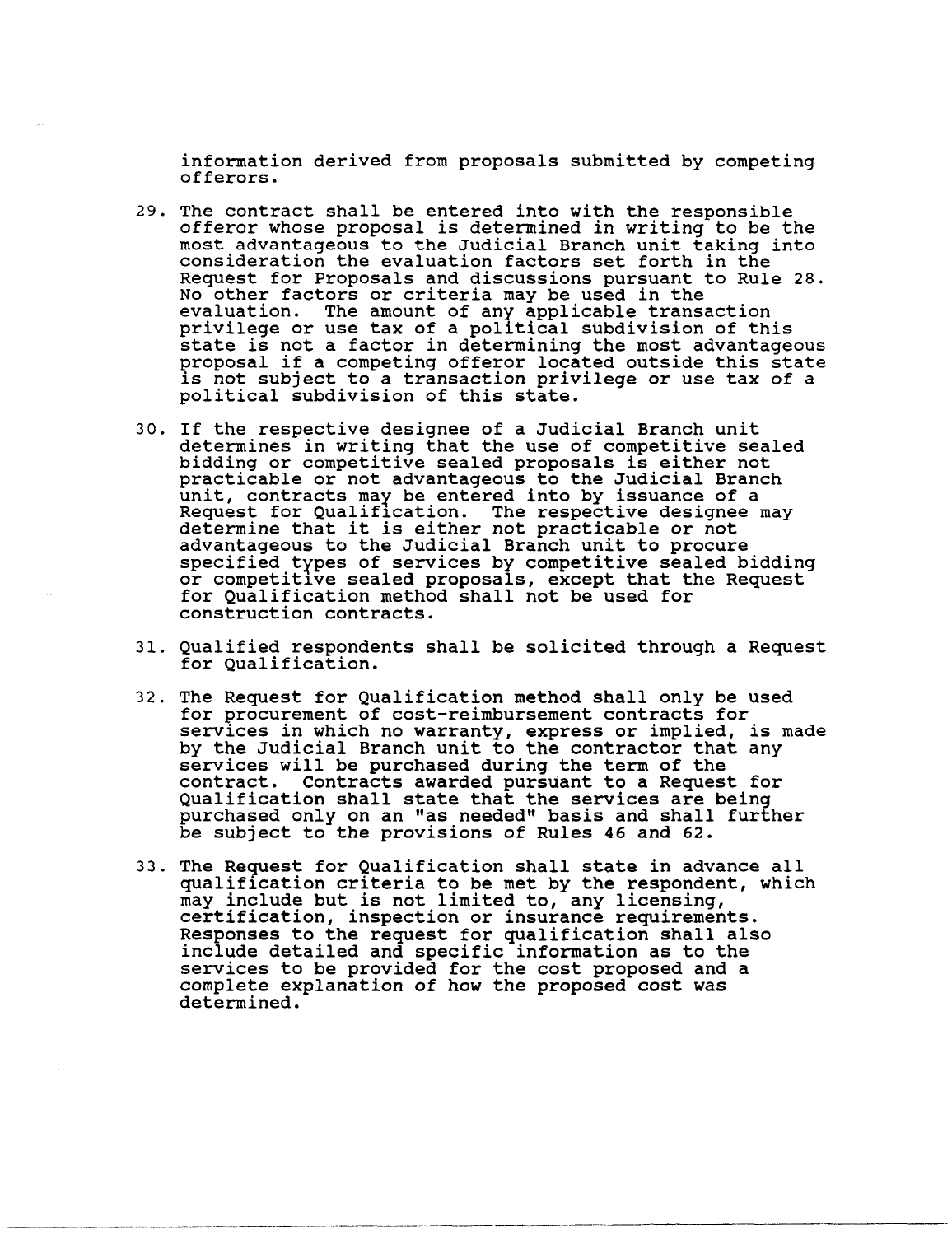- 34. Adequate public notice of the Request for Qualification shall be given pursuant to Rule 17.
- 35. Responses to a Request for Qualification shall be opened publicly at the time and place designated in the Request for Qualification. The name of each respondent shall be publicly read and recorded. All other information contained in the response shall be confidential, so as to avoid disclosure of contents prejudicial to competing respondents during the process of negotiation. The responses shall be open for public inspection after a<br>contract is entered into. Where the respondent designates and the Judicial Branch unit concurs, trade secrets or other proprietary data contained in the response shall remain confidential.
- 36. If provided for in the Request for Qualification, discussions may be conducted with qualified respondents who submit responses determined to be reasonably susceptible to permit a contractual agreement for the purpose of clarification to assure full understanding of,<br>and responsiveness to, the qualification requirements. Respondents shall be accorded fair treatment with respect to any opportunity for discussion and revision of responses, and such revisions may be permitted after submissions and before finalization of a contract for the purpose of obtaining best and final offers. In conducting discussions, there shall be no disclosure of any information derived from responses submitted by competing respondents.
- 37. The Judicial Branch unit may enter into contracts with all or a specified number of respondents whose qualifications are determined in writing to best meet the qualification criteria of the judicial branch unit, taking into consideration any evaluation factors set forth in the Request for Qualification and discussions pursuant to Rule<br>36. No other factors or criteria may be used in the No other factors or criteria may be used in the evaluation. The amount of any applicable transaction privilege or use tax of a political subdivision of this<br>state is not a factor in determining the most qualified respondent(s) if a competing respondent located outside this state is not subject to a transaction privilege or use tax of a political subdivision of this state.
- 38. Any procurement of each JUdicial Branch unit which does not exceed an aggregate dollar amount of ten thousand dollars is exempt from the requirements of rules 15 and 23, except that procurements shall be as competitive as is practicable under the circumstances. Procurement requirements shall not be artificially divided or fragmented so as to constitute a purchase under this rule

----~-.- .. ----------.-------~----.. ------. \_\_ .. -.~-.- .. \_.\_------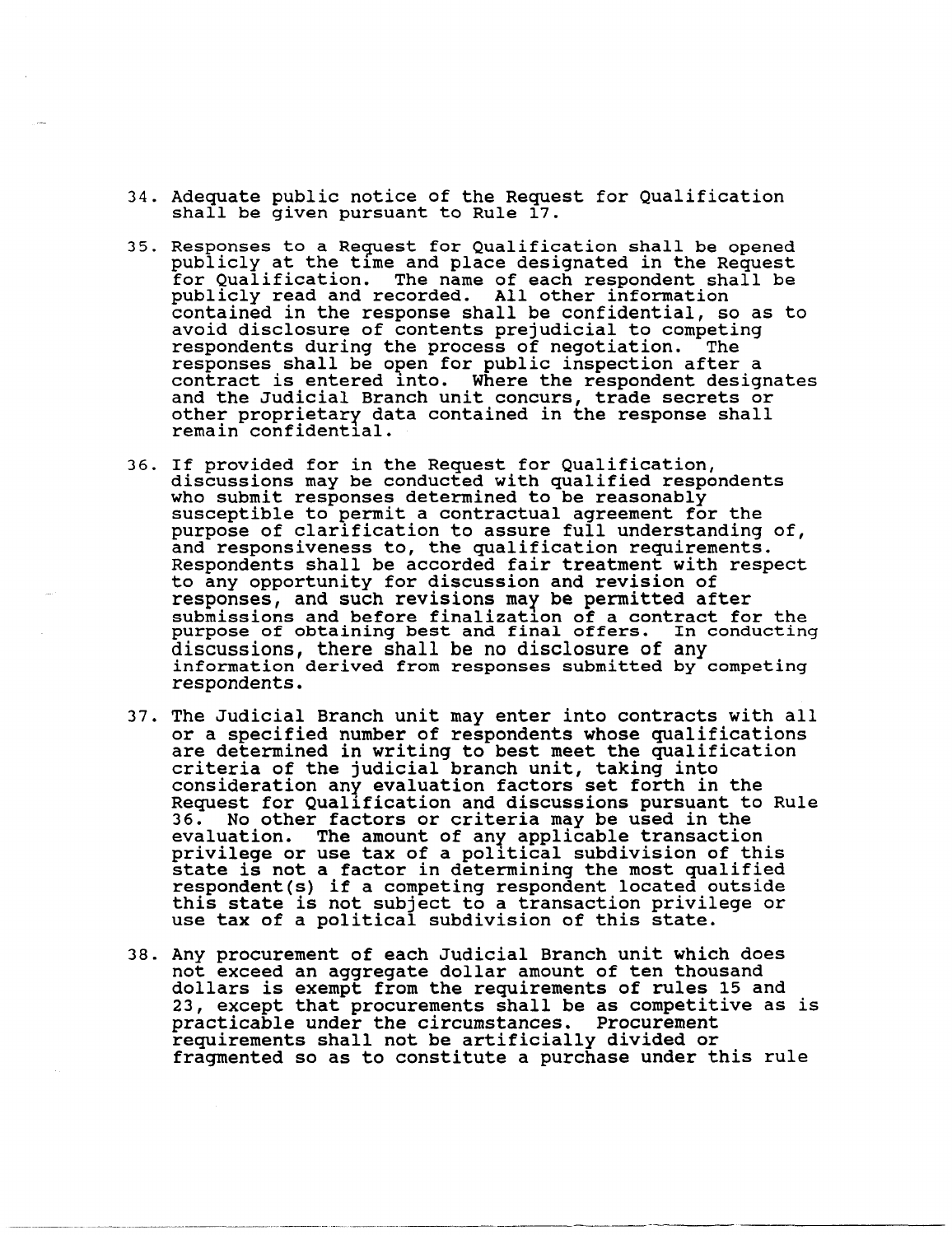and to circumvent the source selection procedures required by Rules 15 and 23. For purposes of these rules, "aggregate" shall mean the sum of any existing, current procurement requirement for like materials or services.

- 39. A contract may be entered into for procurements without competition, or re-solicitation when bids or offers received are not acceptable under these rules, if the respective designee of the Judicial Branch unit, subject<br>to the approval of the Chief Justice, Chief Judge, Presiding Judge or Commission Chairman, determines that no reasonable alternative sources exist. A written determination of the basis for the sole source procurement shall be included in the contract file.
- 40. Notwithstandin9 any other provision of these rules, the respective deslgnee, subject to the approval of the Chief Justice, Chief Judge, Presiding Judge or Commission Chairman, may make or authorize exigency procurements if there exists a threat to public health, welfare, or safety or if an urgent. and compelling situation exists which makes compllance with Rules 15 or 23 impracticable, unnecessary or contrary to the interest of the Judicial Branch, except that such procurements shall be as competitive as is practicable under the circumstances. A written determinatlon of the basis for the procurement and the reason for the selection of the particular contractor shall be included in the contract file.
- 41. An Invitation for Bids, Request for Proposals or Request for Qualifications may be cancelled or any or all bids or proposals may be rejected in whole or in part as may be specified in the solicitation if it is in the best interests of the Judicial Branch unit.
- 42. A written determination of non-responsibility of a bidder or offeror may include, but not be limited to, the unreasonable failure of a bidder or offeror to promptly supply information in connection with an inquiry with supply information in connection with an inquiry with<br>respect to responsibility. A finding of<br>non-responsibility shall constitute grounds for rejection of the bid or offer. A finding of non-responsibility<br>shall not be construed as a violation of the rights of any person.
- 43. Information furnished by a bidder or offeror pursuant to these rules shall not be disclosed outside of the Judicial Branch except to law enforcement agencies without prior written consent by the bidder or offeror.
- 44. A Judicial Branch unit may require the submission of security to guarantee faithful bid and contract

----.-- \_.\_-------\_ ..... \_.--\_ ..... \_\_ ...... -. \_\_ .. \_---\_.\_-----\_ .. ----------\_.\_-\_.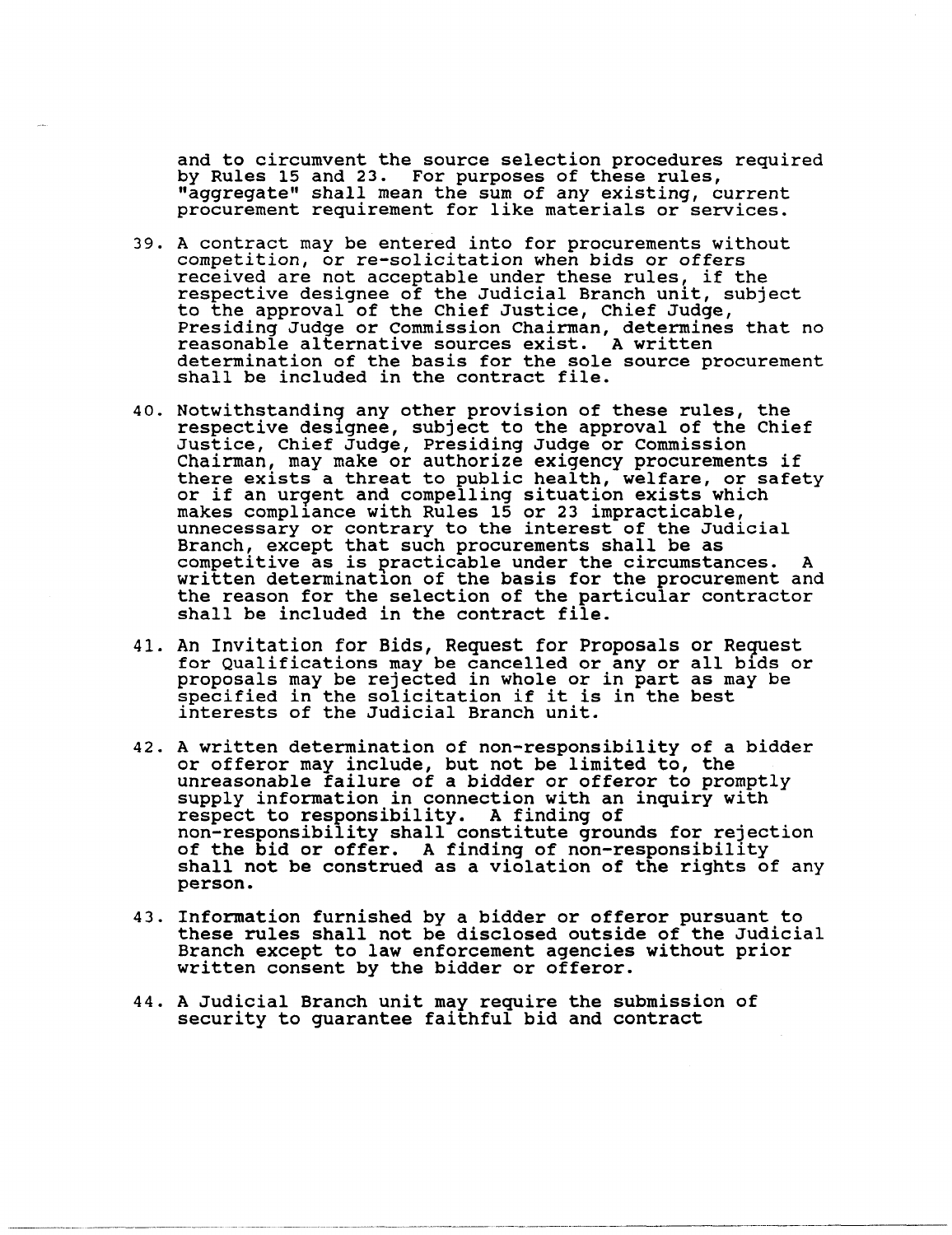performance. The amount and type of security required for each contract shall be in the sole discretion of the Judicial Branch unit. The requirement for security shall be included in the Invitation for Bids or Request for Proposals.

- 45. For purposes of these rules, and where applicable and not inconsistent with these rules, the provisions of A.R.S. §41-2543, Chapter 251, Laws of 1984, may be applied.
- 46. Subject to the limitations of these rules, any type of contract which will promote the best interests of the Judicial Branch may be used, except that the use of a cost-plus-a-percentage-of-cost contract is prohibited. A cost-reimbursement contract may be used only if a determination is made in writing that such contract is likely to be less costly to the Judicial Branch than any other type or that it is impracticable to obtain the procurement required except under such a contract.
- 47. No cost-reimbursement contract shall be used unless the proposed contractor certifies in writing that the contractor's accounting system is adequate to allocate costs, and the Judicial Branch unit is satisfied as to the validity of the certification.
- 48. Unless otherwise provided by law, a contract for materials or services may be entered lnto for a period of time exceeding one year, provided the length of any contract exceeding one year and conditions of renewal or extension, if any, are included in the solicitation and monies are available for the first fiscal period at the time of contracting. The respective desi9nee of the Judicial Branch unit shall determine in writing that such a contract would be advantageous to the Judicial Branch. Contracts exceeding one year shall be subject to the provisions of Rules 49 and 50.
- 49. Contracts having a duration exceeding one year shall only be utilized if the respective designee of the Judicial Branch unit determines in writing that:
	- a. Requirements giving rise to the contract are reasonable and continuing.
	- b. Such a contract, in their best judgement, will serve the best interests of the Judicial Branch unit by encouraging effective competition or otherwise promoting economies in procurement and expenditures.
- 50. If monies are not appropriated or otherwise made available to support continuation of performance in a subsequent

----\_.-\_.\_-\_.\_.\_.- -------.----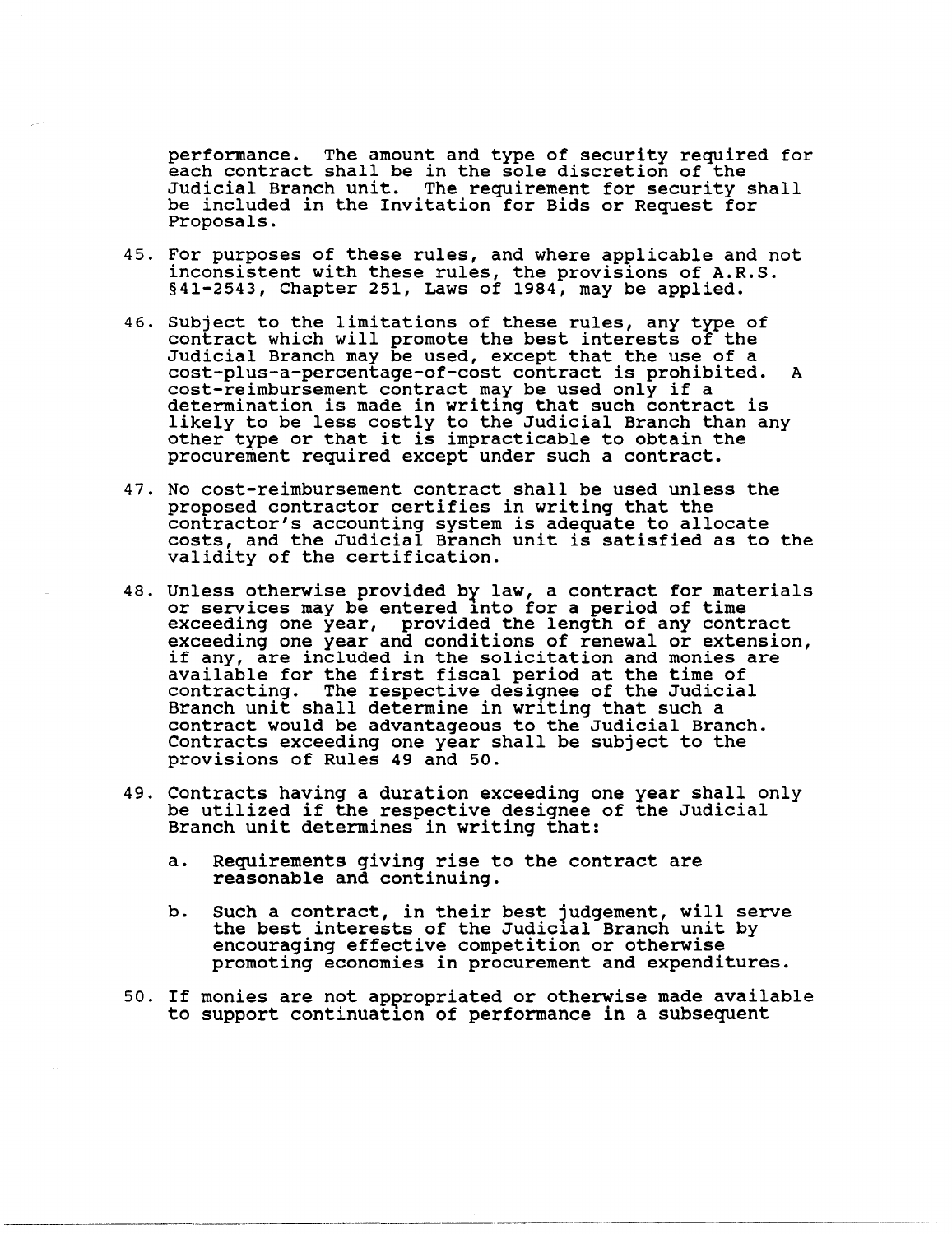fiscal period, the contract shall be cancelled. Subject to the availability of funds, costs for materials and services rendered up to the date of cancellation and cancellation costs may be paid, pursuant to the terms of the contract.

- 51. The Judicial Branch unit may at reasonable times inspect or cause to be inspected the part of the plant or place of business of a contractor or any subcontractor which is related to the performance of any contract or proposed contract.
- 52. A Judicial Branch unit may, at reasonable times and places, audit or cause to be audited the books and records of any person who submits cost or pricing data as provided in these rules to the extent that the books and records relate to the cost or pricing data. Any person who receives a contract, change order or contract modification for which cost or pricing data is required shall maintain the books and records that relate to the cost or pricing data for three years from the date of final payment under the contract, unless a shorter period is otherwise authorized in writing by the respective designee of the Judicial Branch unit.
- 53. A Judicial Branch unit is entitled to audit, or cause to be audited, the books and records of a contractor or any subcontractor under any contract or subcontract to the extent that the books and records relate to the performance of the contract or subcontract. The books and records shall be maintained by the contractor for a period of three years from the date of final payment under the prime contract and by the subcontractor for a period of three years from the date of final payment under the subcontract, unless a shorter period is otherwise authorized in writing by the respective designee of the Judicial Branch unit.
- 54. All procurement records shall be retained and disposed of by each Judicial Branch unit in accordance with records retention schedules adopted by the Administrative Director of the Courts.
- 55. The respective designee for each Judicial Branch unit shall maintain a record listing all contracts in excess of thirty thousand dollars made under Rules 39 or 40 for a minimum of five years. The record shall contain each minimum of five years. The record shaft contain each contract, and a general description of the materials, services, or construction procured under each contract.

------------------ -----------------